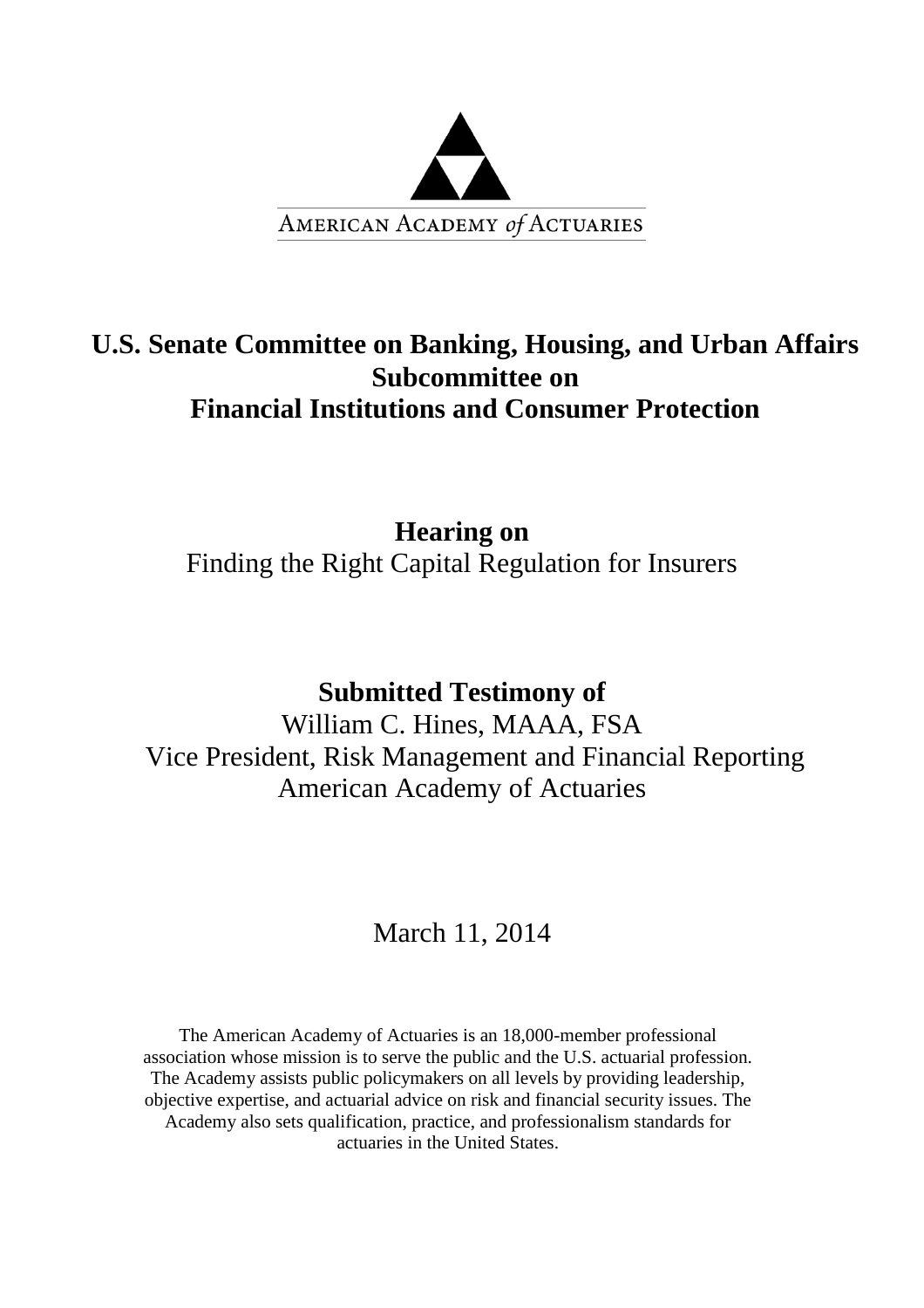Chairman Brown, Ranking Member Toomey, and distinguished members of the committee, on behalf of the American Academy of Actuaries, I appreciate the opportunity to provide you with the following written testimony to inform your hearing on "Finding the Right Capital Regulations for Insurers."

Central to the work of actuaries is the evaluation of risk, primarily in the context of financial security programs such as those offered by insurance organizations. Members of the American Academy of Actuaries have worked closely for decades with insurance and other financial service regulators in developing various prudential regulations including solvency measures such as required capital. With this wealth of knowledge as background, we offer the following views on developing required capital for insurers. This testimony is intended to speak only to the matter of capital requirements in place under state laws and how the current risk-based capital (RBC) system works.

### **Overview**

- Capital requirements should protect an insurer's ability to fulfill its obligations to its policyholders against losses incurred from its exposure to material risks ranging from investment losses to high levels of claims.
- Minimum capital requirements define the minimum amount of funds an insurer should have to safely discharge the obligations of the insurance company.
- The calculation of capital requirements should measure an insurer's exposure to material risks and allow the regulator to identify weakly capitalized insurers. The level of required capital should distinguish the risks of one insurer from another.
- The level of capital held should pre-fund risks according to the statistical confidence over a defined time period defined by the prudent regulator (e.g., pre-fund risks expected to materialize over a 10-year time horizon with a 95 percent probability).
- On their own, capital requirements cannot be expected to fully cover all risks. Capital funds are not the only or best way to address every company risk, and the impact of some risks is difficult to measure credibly and pre-fund. Other regulations and company practices often augment capital requirements and could do a better job in mitigating certain risks (e.g., liquidity vehicles, reserve requirements).
- The capital requirements for insurers must be defined within the broader context of regulating an insurer's solvency position, including conservative accounting and valuation standards, financial examinations, regulatory approval of certain transactions, and required disclosures regarding an insurer's financial position.
- Insurance companies may choose to, and generally do, hold capital in excess of regulatory requirements.
- Further, the capital requirements for insurers must be established in recognition of the nature of the business of insurance as distinct from other financial services. The business models for insurance companies and other financial institutions are very different in terms of the needs of the consumers, the nature of the risks transferred, and the timing and certainty of generating profits. Banks and insurance companies operate under different accounting regulations and regulatory systems.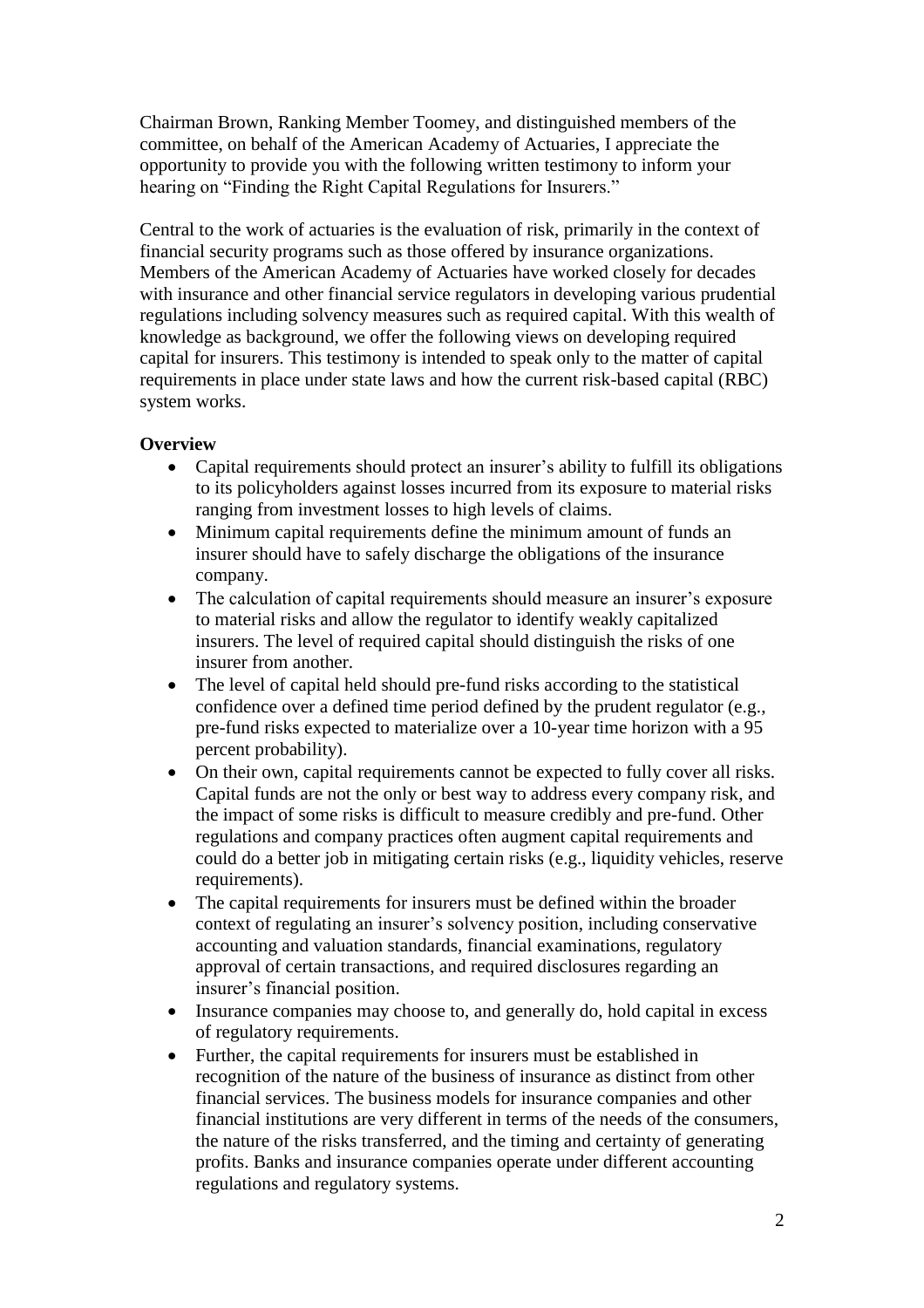- While the calculation of risks and the associated capital requirements can be very sophisticated and complex, capital regulations are only effective if coordinated with available supervisory resources. If there are not sufficient regulatory resources available to facilitate a complex framework, then the benefits of a more sophisticated approach will be minimized and the capital regulation less effective.
- There are, of course, economic factors that require a balanced focus. Attempting to ensure insurer solvency can result in conservatively high requirements if overly stringent capital requirements are imposed. This in turn could damage policyholder interests in the long term by impeding competition and potentially creating affordability and accessibility problems. For instance, in health care, when carriers have to meet high standards, especially those based on health care costs, they have to meet surplus requirements through profits or other means. This could cause some carriers that do not have access to capital markets (e.g., not-for-profit companies) to be unable to compete. Many carriers could attempt to meet increased surplus requirements by raising premiums. In the case of health insurers, the federal medical loss ratio rebate formula requires premium rebates if profits are too high and, therefore, may make increased solvency requirements difficult or impossible to meet in the short term.

#### **Development of Risk-based Capital Regulation**

The National Association of Insurance Commissioners' (NAIC) Risk-Based Capital (RBC) system for property/casualty, life, and health insurers was developed in the early 1990s. From the beginning, actuaries were involved in designing the methodologies needed to put into place a uniform system for regulators and insurance company management to assess the risks and act appropriately in the case of inadequately capitalized insurers. The main purpose of this system was and is to define a minimum capital level used as an early warning tool to identify weakly capitalized companies and to establish solvency levels that trigger regulatory actions. The RBC formula, in conjunction with the rest of the solvency regulatory structure, has likely served an important role in limiting the number and financial costs of insolvencies in the insurance industry.

The objectives, as generally accepted, for the RBC system during its development were as follows: create a relatively simple formulaic structure that would identify potentially weakly capitalized companies; design a formula that would be applied to all companies based on publicly available information; provide a regulatory tool that requires more extensive review of an individual company's risks and capital (including proprietary models and other detailed analysis) for those companies that were likely to be, or are, weakly capitalized to determine if corrective actions are needed; and establish an objective standard for triggering regulatory action, including the authority to take over a company under certain conditions, such as falling below a certain capital level.

In the years since RBC has been in place, other benefits have been observed, including, in some cases, motivating insurers to avoid undesirable levels of risk (from a policyholder perspective) and promoting a risk measurement and management culture within a company. Most insurers look to establish a level of capital to achieve or maintain their desired credit rating in addition to satisfying regulatory minimums and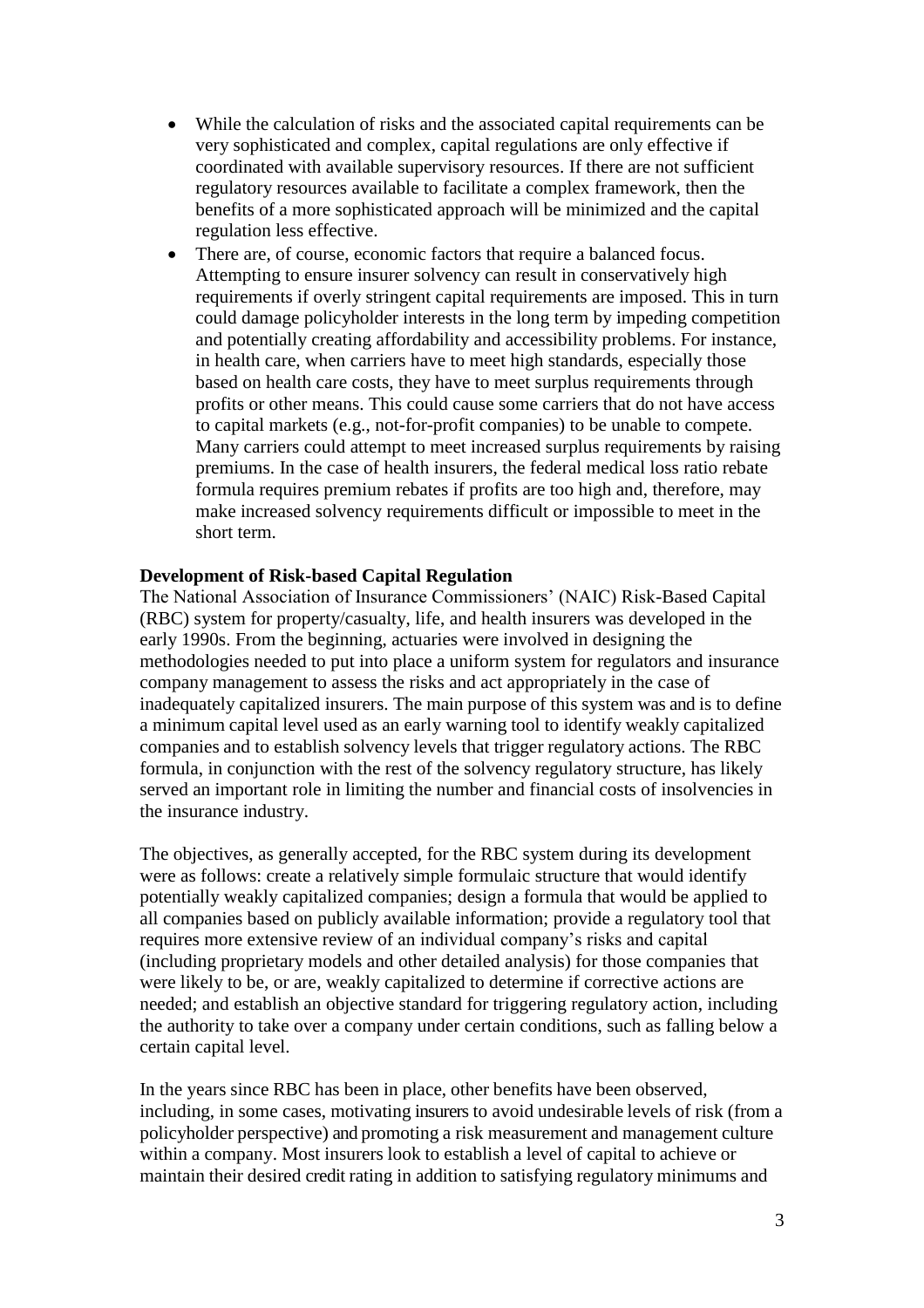internal company standards. A company will use certain metrics to establish a target for the level of capital held. Considerations in establishing such metrics include: 1) ease of access to external capital; 2) organic growth needs; 3) mergers and acquisitions plans; 4) parental guarantees; 5) support of affiliated insurers; 6) capital investment needs; 7) return on capital profit targets; 8) availability of funds from parent or affiliates; 9) perceived volatility in reserves or operating results; and others

The three RBC formulas (i.e., P/C, life, health) are different according to the nature of the inherent risks brought on by particular insurance products sold by insurers as well as the business models unique to each of the insurances types. In other words, the formula is used to capture the material risks that are common for the particular insurance type. For example, interest rate risk is included in the life RBC formula because for life insurers, there is material risk of losses due to changes in interest rate levels for many of the life insurance products they sell.

Risks included in the RBC formulas include: $<sup>1</sup>$  Asset Risk – Affiliates;</sup> Asset Risk-Other (including credit risk, interest rate risk, and market risk); Underwriting Risk or Insurance Risk; and Business Risk.<sup>2</sup>

By estimating the risks faced by an insurer, company management and regulators are able to see how its risk profile measures up to the minimum required capital. In more technical terms, they are comparing the insurer's *Total Adjusted Capital* to its *Authorized Control Level*. The outcome of this leads to one of the five following actions.

- Take no action: Total Adjusted Capital of 200 percent or more of Authorized Control Level (ACL) results in "no action."
- Company Action Level (200 percent of ACL)
- Regulatory Action Level (150 percent of ACL)
- Authorized Control Level (100 percent of ACL)
- Mandatory Control Level (70 percent of ACL)

Throughout the 20-plus years that the RBC system has been in place in the U.S., the factors underlying each of the formulas have been examined by the NAIC, and many have been adjusted to reflect evolving product designs, evolving knowledge of risks themselves, risks that were missing from the formulas, and consideration of the appropriate impact of the correlation of risks. In recent years, there have been innovations in the life formula on a more principle-based approach to determining capital through modelling that tailor the risk-based capital to the specific risks to which a company is exposed. The P/C formula has been under scrutiny because it does not include natural catastrophe risk, and discussions are ongoing to bring that risk into the formula. The health formula is currently being reviewed in light of potential risks from the difficulty in estimating risk adjustment receivables or

 $\overline{a}$ 

<sup>&</sup>lt;sup>1</sup> For more complete information on risk factors broken out by insurer type, see Appendix.

 $2$  Operational risks are also inherent in several aspects of RBC and statutory accounting.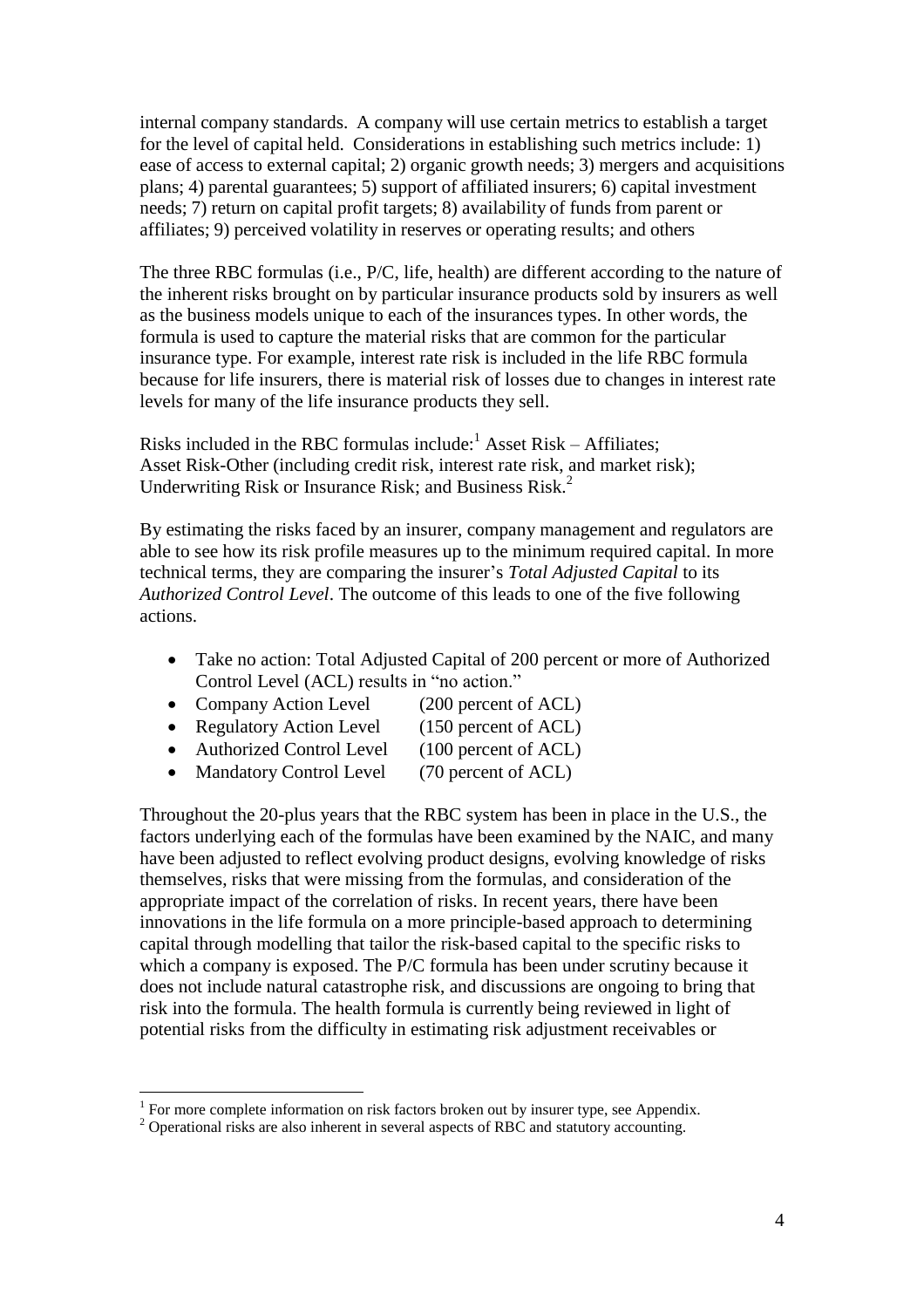payables, reinsurance receivables from the transitional reinsurance program, and receivables and payables from the risk corridor program by issuer.

When looking at capital regulation considerations in the U.S., it is instructive to look at other available tools, such as those coming out of new solvency regimes, some of which are occurring internationally, and which are also taking root in the U.S. These solvency guideposts can provide more information on insurer risk. While RBC defines the minimum requirements using a simplified measurement of an insurer's risks, risk-focused regulatory examinations and own-risk and solvency assessment (ORSA) filings provide additional information to the regulator on an insurer's unique risk profile.

These mechanisms fill out a range of tools that U.S. regulators have available to them to gain further information on individual and group insurers' overall risk positions. Actuaries are working on these and other ways to provide solutions in these areas of emergent public policy. The American Academy of Actuaries commits to be of service to you in your exploration of regulation of insurer capital. Thank you for your interest and consideration of these remarks.